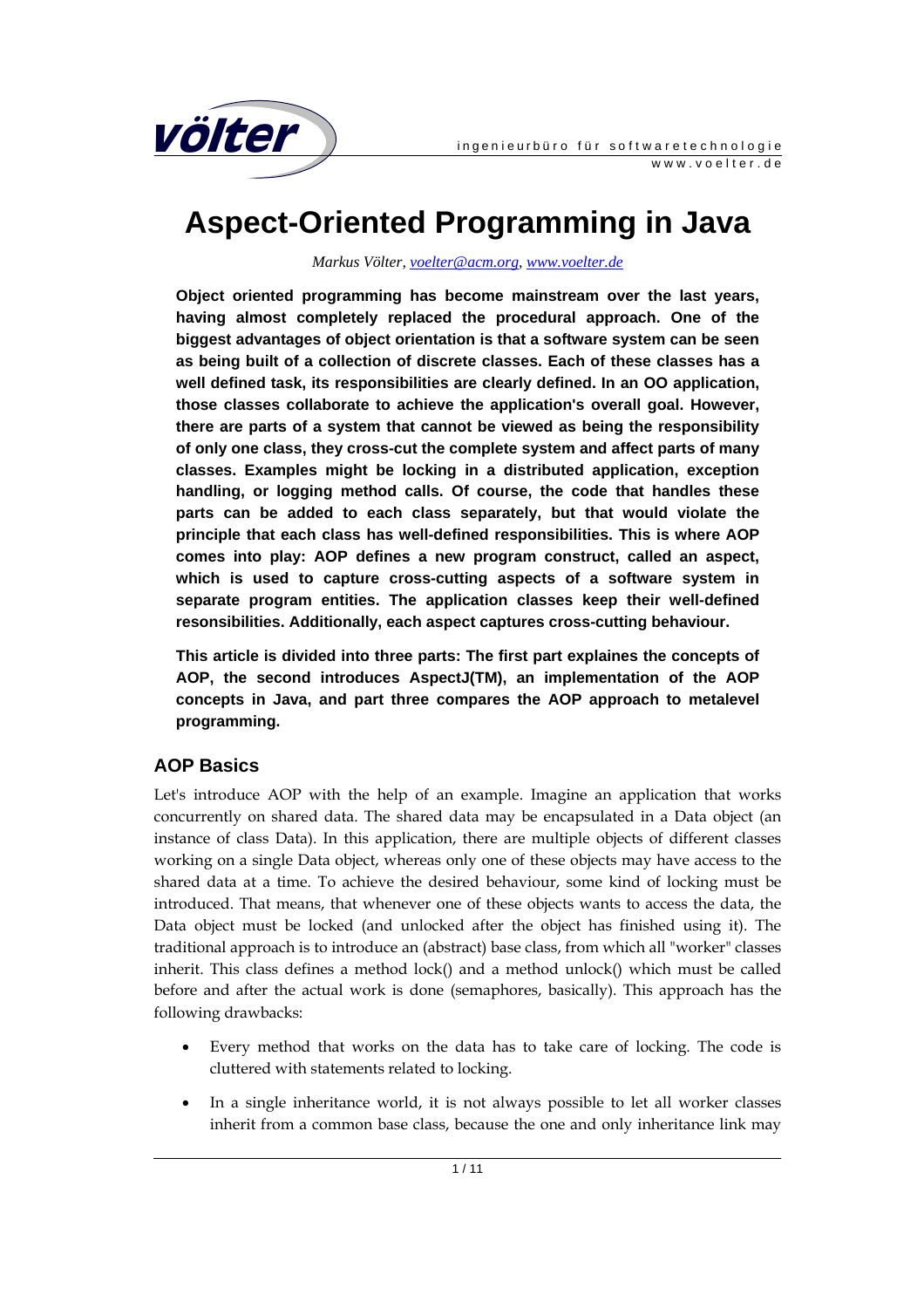

already be consumed by another concept. This is especially true if the locking features must be introduced into a class hierarchy after the hierarchy has been designed, possibly by another programmer (e.g. the developer of a class library).

• Reusability is compromised: The worker classes may be reused in another context where they don't need locking (or where they have to use another locking scheme). By putting the locking code into the worker classes, the classes are tied to the locking approach used in this specific application.

The concept of locking in our example application can be described with the following properties:

- It is not the primary job of the worker classes
- The locking scheme is independent of the worker's primary job
- locking cross-cuts the system, i.e. many classes, and probably many methods of these classes, are affected by locking.

To handle this kind of problems, aspect-oriented programming proposes an alternative approach: A new program construct should be defined that takes care of cross-cutting aspects of a system. Not surprisingly, this new program construct is called an aspect.

In our example application, the aspect Lock would have the following responsibilities:

- provide the neccessary features to lock and unlock objects to the classes that have to be locked/unlocked (in our example add lock() and unlock() to the Data class)
- ensure that all methods that modify the Data object call lock() before their work and unlock() when they have finished (in our example the worker classes).

What else can aspects do? For example, if a software system needs to log certain method calls (e.g. constructors to track object creation), aspects can help. Here, too, an additional method (log()) is necessary, and this method needs to be called at certain locations in the code. Certainly nobody will waste the inheritance link of completely different classes just to introduce a log() method into the class hierarchy. Here, again, AOP can help by creating an aspect which provides a  $log()$  method to the classes that need one, and by calling this method wherever it is required. A third, and quite interesting example might be exception handling. An aspect could define catch() clauses for methods of several classes, thereby enabling consistent exception handling throughout the application.

Two questions arise when looking at aspects: The first is "Are aspects really necessary?" Of course they are not necessary in the sense that a given problem cannot be solved without aspects. But they provide a new, higher level abstraction that might make it easier to design and understand software systems. As software systems become larger and larger, this "understanding" is becoming a major problem. So aspects might prove to be a valuable tool.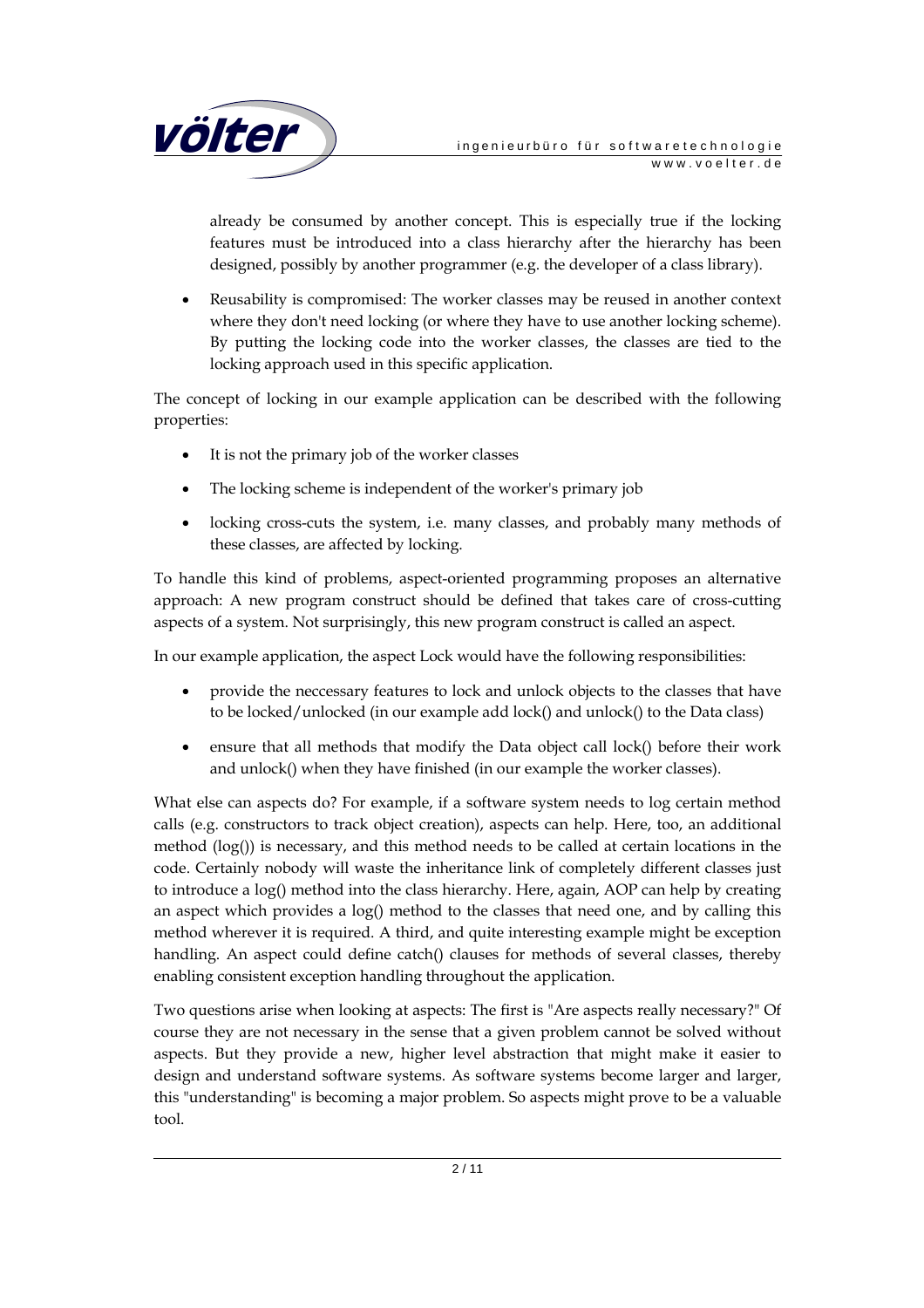

A second question could be "But don't aspects break the encapsulation of objects?" Yes somehow they do. But they do so in a controlled way. Aspects have access to the private part of the objects they are associted with. But this doesn't compromise the encapsulation between objects of different classes.

# **AspectJ**

AOP is a concept and as such it is not bound to a certain programming language or programming paradigm. It can help with the shortcomings of all languages that use single, hierarchical decomposition. This may be procedural, object oriented, or functional. AOP has been implemented in different languages, among them Smalltalk and Java. The Java implementation of AOP is called AspectJ (TM) and has been created at Xerox PARC.

Like any other aspect-oriented compiler, the AspectJ compiler includes a weaving phase that unambiguously resolves the cross-cutting between classes and aspects. AspectJ implements this additional phase by first weaving aspects with regular code and then calling the standard Java compiler.

# **Implementing the example with AspectJ**

I would like to show part of the implementation of the locking example described above. The class that represents the data on which the system works is called Data. It has a couple of instance variables (some of them might be static) and some methods which work on the instance variables. Then, there is a class Worker which performs some kind of modification on the data, e.g. these modifications could be time-triggered. Listing 11 shows this Worker class. The boolean return values in the perform-methods indicate whether the modification has been carried out successfully or not.

```
LISTING 1 
----------------------------------------------------------- 
01 aspect DataLog { 
02 advise * Worker.performActionA(..), 
              * Worker.performActionB(..) { 
03 static after { 
04 if ( thisResult == true ) 
05 System.out.println( 
               "Executed "+thisMethodName+ 
06 "successfully!" ); 
07 else 
08 System.out.println( "Error Executing "+ 
09 thisMethodName ); 
10 } 
11 } 
12 }
```
Listing 1 defines an aspect called DataLog. It includes one so-called advise cross-cut. The advise affects all methods that fit the signature \* performAction(..), i.e. they have to begin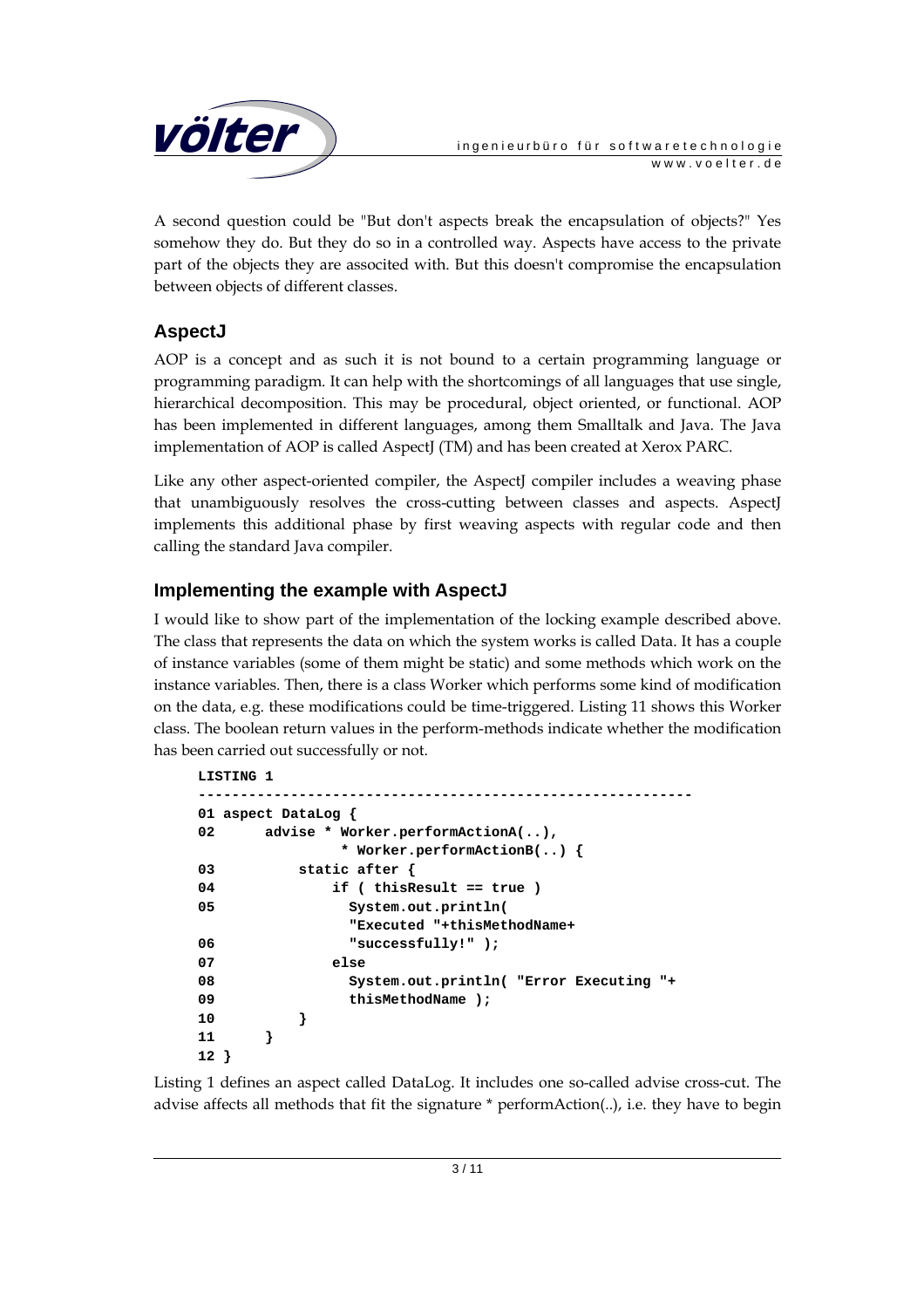

with performAction, they can have arbitrary parameters and any return type (line 02). After the methods have been executed, the code in the after section in the DataLog advice is executed. So after every invocation of performActionA() or performActionB() the system prints a message that says whether the method has been executed successfully or not. Within the aspect code we can use a couple of special variables, e.g. thisResult, that contains the result of the advised method or thisMethodName, which contains the name of the method that is currently executed. In addition to after advises, it is also possible to add before advises. With the help of the code weaver, AspectJ automatically introduces the necessary code into the corresponding classes.

Now lets turn to locking: With only one worker working on sharedDataInstance, there is no problem, because locking is not necessary if only one worker works on sharedDataInstance. Now imagine AnotherWorker, a class completely unrelated to Worker (i.e. no common base class), which performs other modifications on the same sharedDataInstance. A mechanism to lock the Data instance must be introduced. This is necessary to avoid both workers modifying the sharedDataInstance at the same time, thereby creating an inconsitent state or reading wrong data. Once again, aspects provide a very elegant way to solve this problem. All the code that is necessary for locking is encapsulated in an aspect.

```
LISTING 2 
-------------------------------------------------------------- 
01 aspect Lock { 
02 
03 Data sharedDataInstance; 
04 Lock( Data d ) { 
05 sharedDataInstance = d; 
06 } 
07 
08 introduce Lock Data.lock; 
09 
10 advise Data() { 
11 static after { 
12 thisObject.lock = new Lock( thisObject ); 
13 } 
14 } 
15 
17 }
```
Listing 2 defines a new aspect called Lock. In line 08 the new variable lock is introduced into the Data class with the help of a so-called introduce cross-cut. Then follows an advise cross-cut: In lines 10 through 14 the constructor of the Data class is modified, so that after each invocation the code within the advise is executed. This creates a new Lock aspect for each Data object created. As you can see, an aspect can have its own state (sharedDataInstance). The next step is to advise the classes that work on the Data instance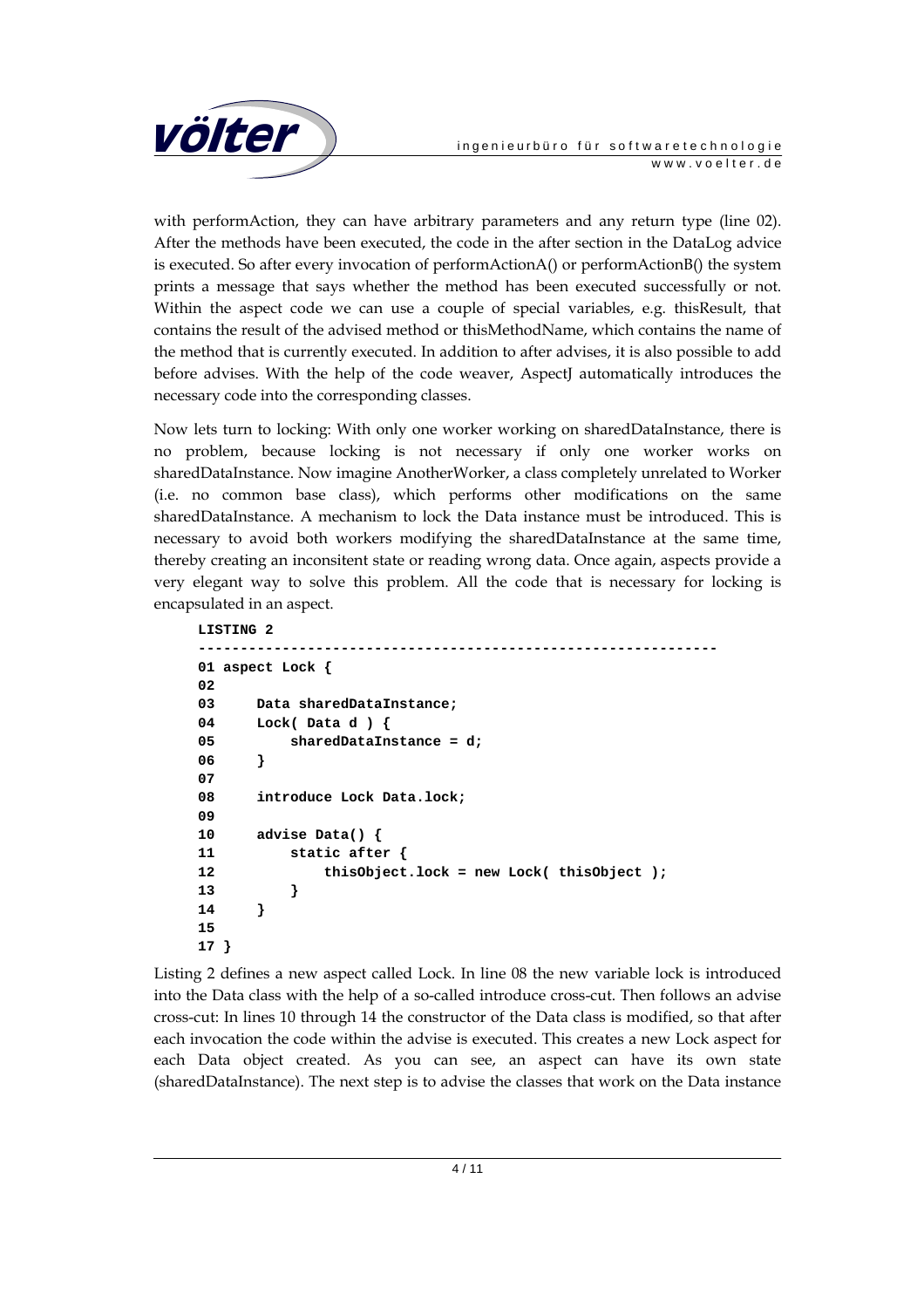

(Worker, AnotherWorker). For this purpose, the Lock aspect has to be extended as shown in listing 3.

```
LISTING 3 
----------------------------------------------------------------
--------------- 
15 boolean locked = false; 
16 
17 advise Worker.perform*(..), AnotherWorker.perform*(..) { 
18 before { 
19 if ( thisObject.sharedDataInstace.lock.locked ) 
                                // enqueue, wait 
20 thisObject.sharedDataInstace.lock.locked = true; 
21 } 
22 after { 
23 thisObject.sharedDataInstace.lock.locked = false; 
24 } 
25 } 
26 }
```
This introduces the variable locked into the Lock aspect. Its purpose is to remember whether the associated Data object is locked or not. Once again, the worker classes are modified. Before they work on the Data instance, they lock the Lock object (line 18 through 20), after they are done, they unlock it (21-23). An alternative implementation would directly "introduce" the locked variable into the associated Data object.

A third example takes care of error handling (listing 4).

```
LISTING 4 
                                    ---------------------------------------------------------------- 
25 advise Worker.perform*(..), AnotherWorker.perform*(..) { 
26 static catch ( Exception ex ) { 
                       ex.printStackTrace(); } 
27 static finally { thisObject.sharedDataInstace. 
                       lock.locked = false; } 
28 } 
29 }
```
This piece of code introduces two new advises, both for the various perform methods. The advise in line 26 has the consequence, that each exception thrown within the perform methods is printed, line 27 ensures that the lock is released under all circumstances.

The above examples have shown that AOP provides interesting new concepts for object oriented development. The next section shows the relation between AOP and metalevel programming, a concept that has had significant influence on the development of the AOP paradigm.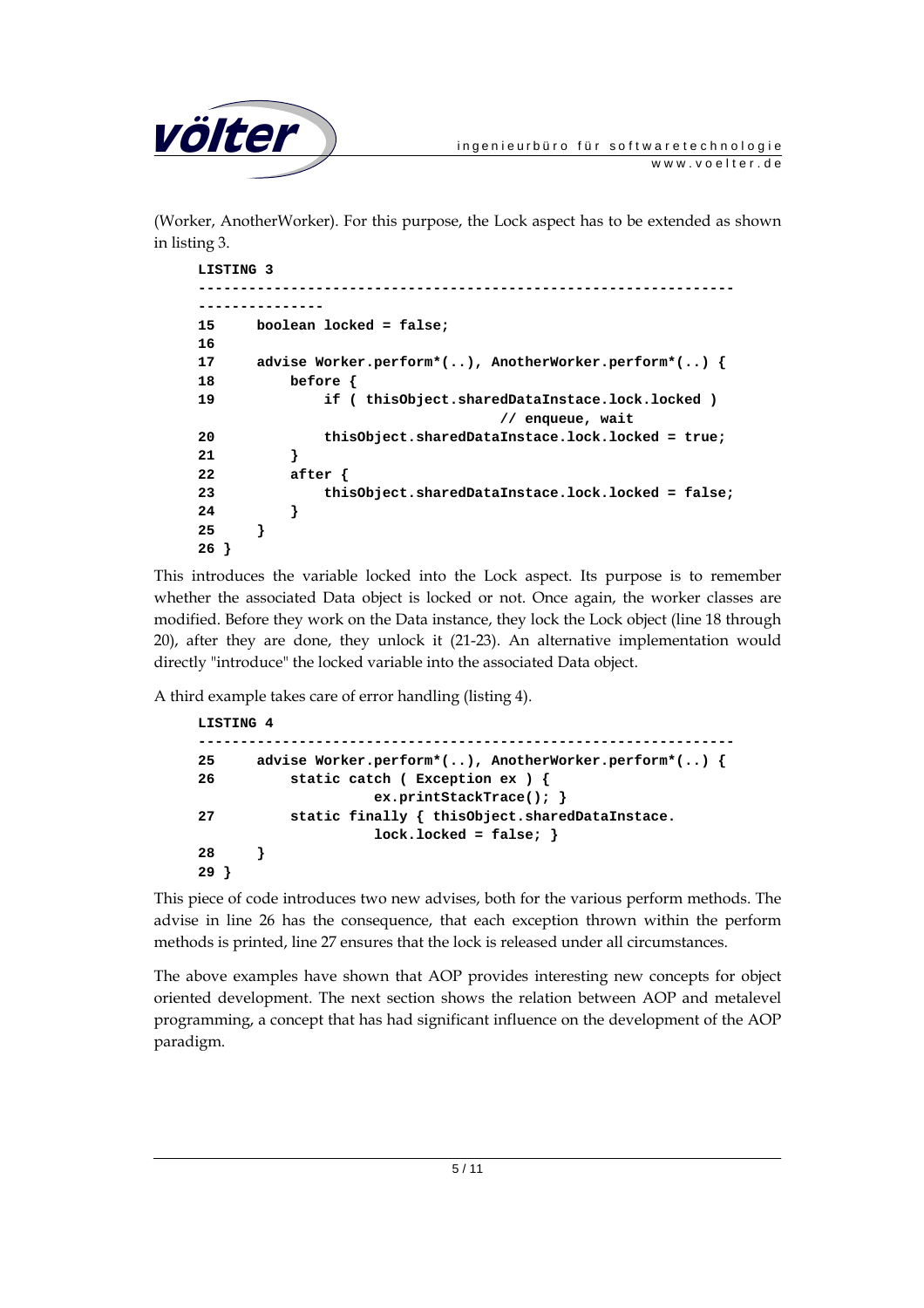

# **AOP and metalevel programming**

AOP has a lot of things in common with metalevel programming. Both capture crosscutting aspects of a software system in clean, controlled ways. One of the most fundamental properties of metalevel programming is that the programmer has access to the structures that represent a program, i.e. a program written in a specific language is represented at runtime in this very same language. The most popular language that implements metalevel programming concepts is CLOS, the Common Lisp Object System [CLOS]. Its implementations are based on the so-called Metaobject Protocol (MOP). The MOP can be seen as a standard interface to the CLOS interpreter [MOP]. With the help of the MOP it is possible to modify the behaviour of the interpreter in a controlled way. The following sections show some features of MOP in pseudo-Java syntax and show how they are related to AOP.

## **before and after methods**

CLOS provides a feature called method combination. For every method it is possible to define a method that is executed immediately before the primary method is executed (called the method's before-method), and a method that is executed after the primary method (the after-method). These methods can also be defined in subclasses. An example is given in listing 5

```
LISTING 5 
--------------------------------------------------------- 
01 class Shape { 
02 public void paint() { 
03 // paint shape 
04 } 
05 } 
06 
07 class ColoredShape extends Shape { 
08 public before void paint() { 
09 // set brush color 
10 } 
11 } 
12 
13 class Test { 
14 public void run() { 
15 Shape shape = new Shape(); 
16 shape.paint(); 
17 Shape shape2 = new ColoredShape(); 
18 shape2.paint(); 
19 }
```
**20 }** 

n line 16 the Test class calls the paint() method of a Shape object. The effect is, that Shape.paint() is called. In line 18, when shape2.paint() is called, the before method of the ColoredShape class is invoked before the superclass's paint() method is called. It is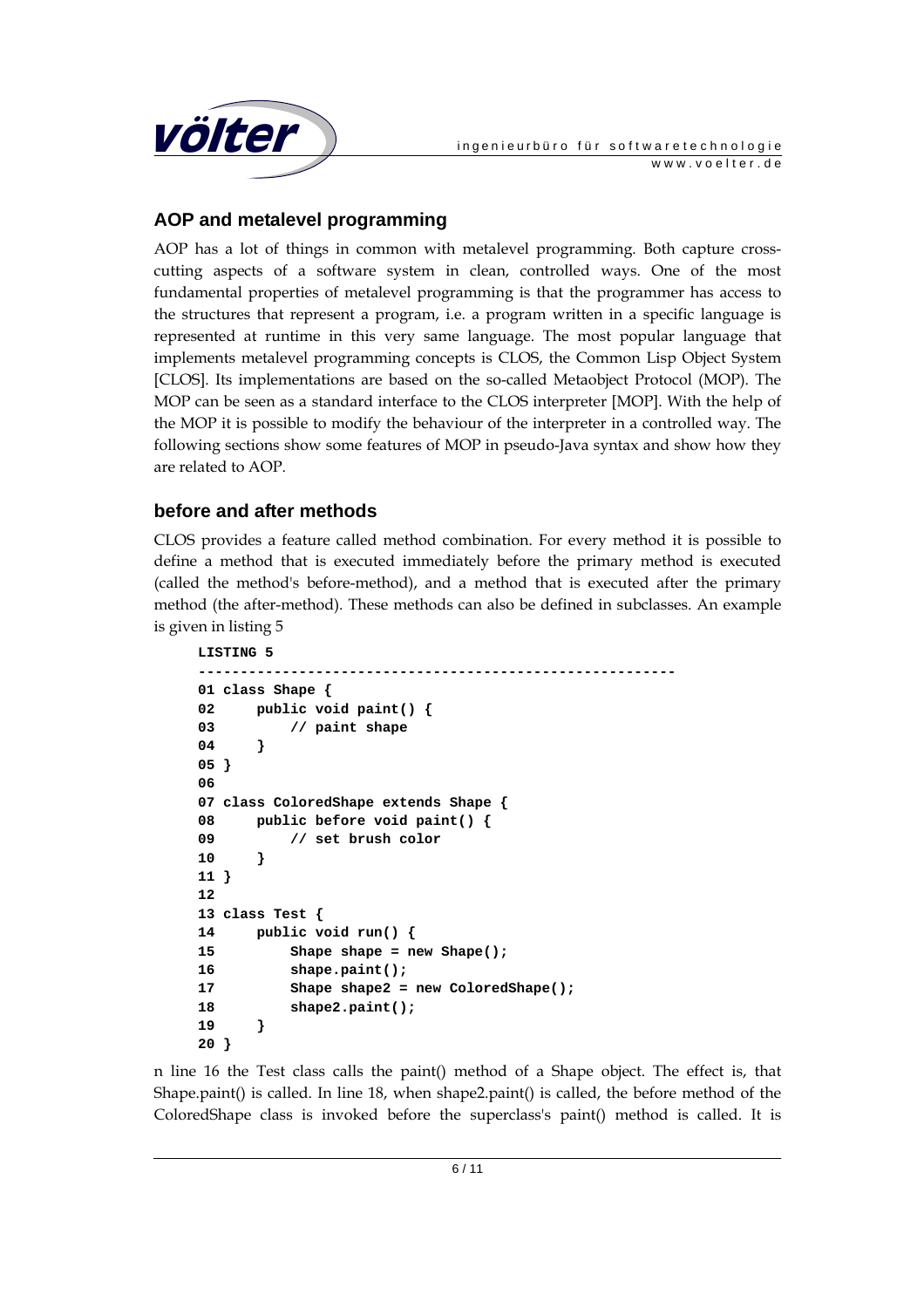

interesting to see that an after- method does not influence the primary method's return value. If a class has multiple levels of parents, the invocation semantics of a method are as follows:

- execute all before-methods of the class and of all parent classes
- execute the primary method
- execute all after-methods of the class and of all parent classes

Because of the given execution order, before-methods are often used to do error checking (precondition validation) or to do preparative work, and after- methods can be used to clear up the environment (and to ensure postconditions). AOP introduces the very same features: They are called before advises and after advises.

#### **Metaclasses**

Central to CLOS' metaobject protocol is the concept of metaclasses. A metaclass is the class of a class. That means that a class defined by the programmer is an instance of another class: the class's metaclass. This metaclass is responsible for implementing the class's protocol, e.g. the the method call mechanism, the object creation process, etc. Each class in a system has its own metaclass. Metaclasses can be subclassed to create custom behaviour just like any other class.

```
LISTING 6 
--------------------------------------------------------------- 
01 class Test extends Object { 
02 public void doSomething() { 
03 // do something 
04 } 
05 }
```
Let's look at the example in listing 6, the Test class. It features a method called doSomething(). The metaclass for this class is StdMetaClass, because no other metaclass is specified in the class declaration. Among other methods, Metaclass (and thus its subclass StdMetaclass) has a method invokeMethod(), which is called by the interpreter whenever a method of an object is invoked by a program. The invokeMethod() method is responsible for implementing the semantics of method invocation, e.g. searching the superclasses if no implementation of the called method is found in the class itself. Suppose you want to log calls to all methods of certain classes. The proposed way to do this with the help of the MOP would be the following: Create a new metaclass which extends StdMetaclass and override the invokeMethod() method to display a log message. Listing 7 shows this.

```
LISTING 7 
--------------------------------------------------------------- 
01 public class LoggingClass extends StdMetaclass { 
02 public void invokeMethod( Object dest, 
                      String name, Object[] params ) {
```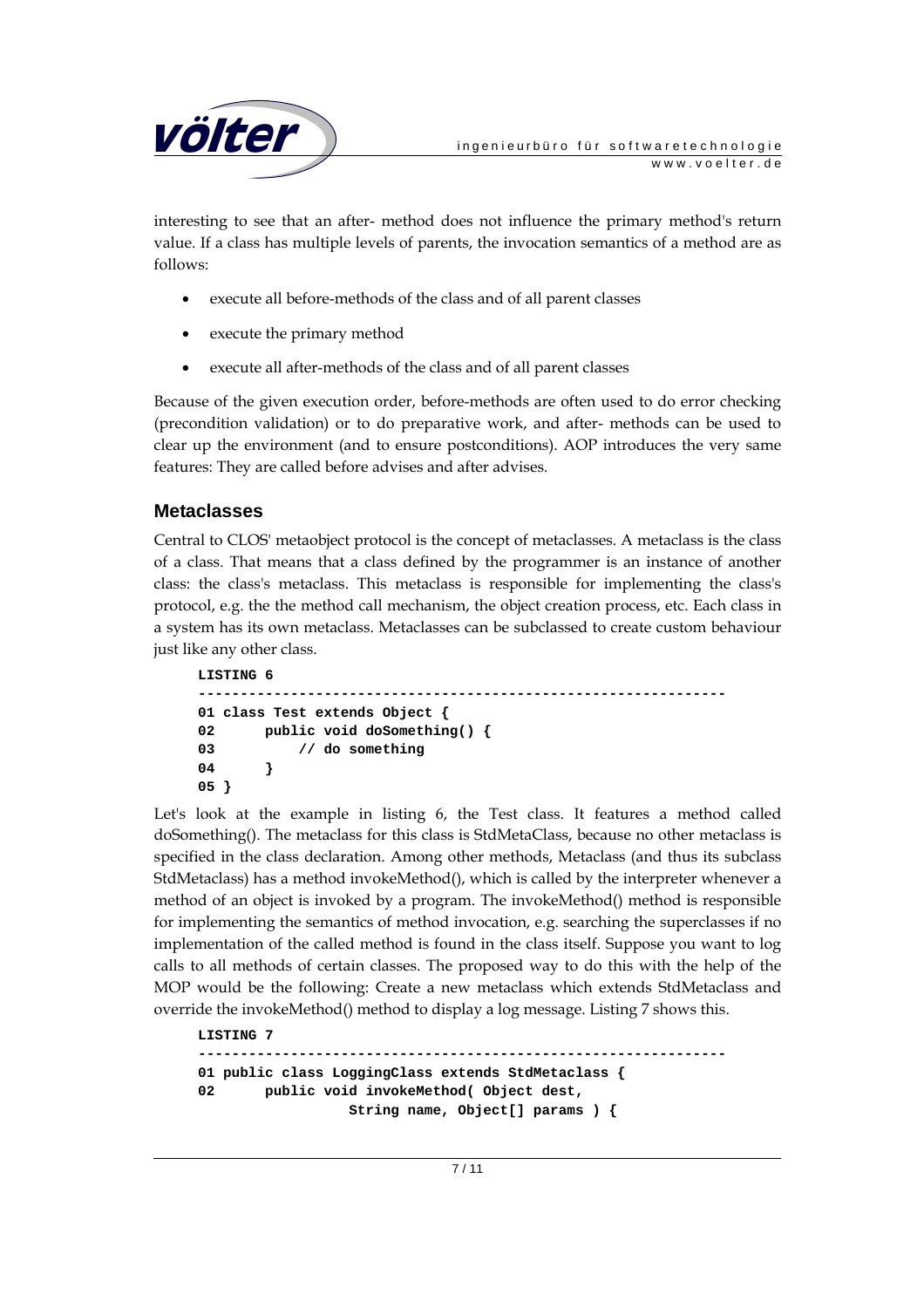| völter |  | ingenieurbüro für softwaretechnologie        |                |
|--------|--|----------------------------------------------|----------------|
|        |  |                                              | www.voelter.de |
|        |  |                                              |                |
| 03     |  | System.out.println( name+" called on "+dest+ |                |
|        |  | " with "+params );                           |                |
| 04     |  | super.invokeMethod(dest, name, params);      |                |
| 05     |  |                                              |                |
| 06     |  |                                              |                |

Every class, that wants to have its method calls logged must now use LoggingClass as its metaclass (listing 8). An alternative implementation would not override the invokeMethod() method but add a before method to invokeMethod() that displays the log message.

```
LISTING 8 
------------------------------------------------------------ 
01 public class LogTest extends Object metaclass LoggingClass { 
02 public void doSomething() { 
03 // do something 
04 } 
05 }
```
Whenever doSomething() is called, a log message will be displayed on stdout. This process is illustrated in illustration 1. In AOP, it is possible to achieve this behaviour by creating an aspect like the one given in listing 9.



*Illustration 1* 

```
LISTING 9 
-------------------------------------------------------------- 
01 aspect Log { 
02 // all classes that want their method calls logged 
03 advise Class1.*(..), Class2.*(..), ... { 
04 static before { 
05 // display message 
06 }
```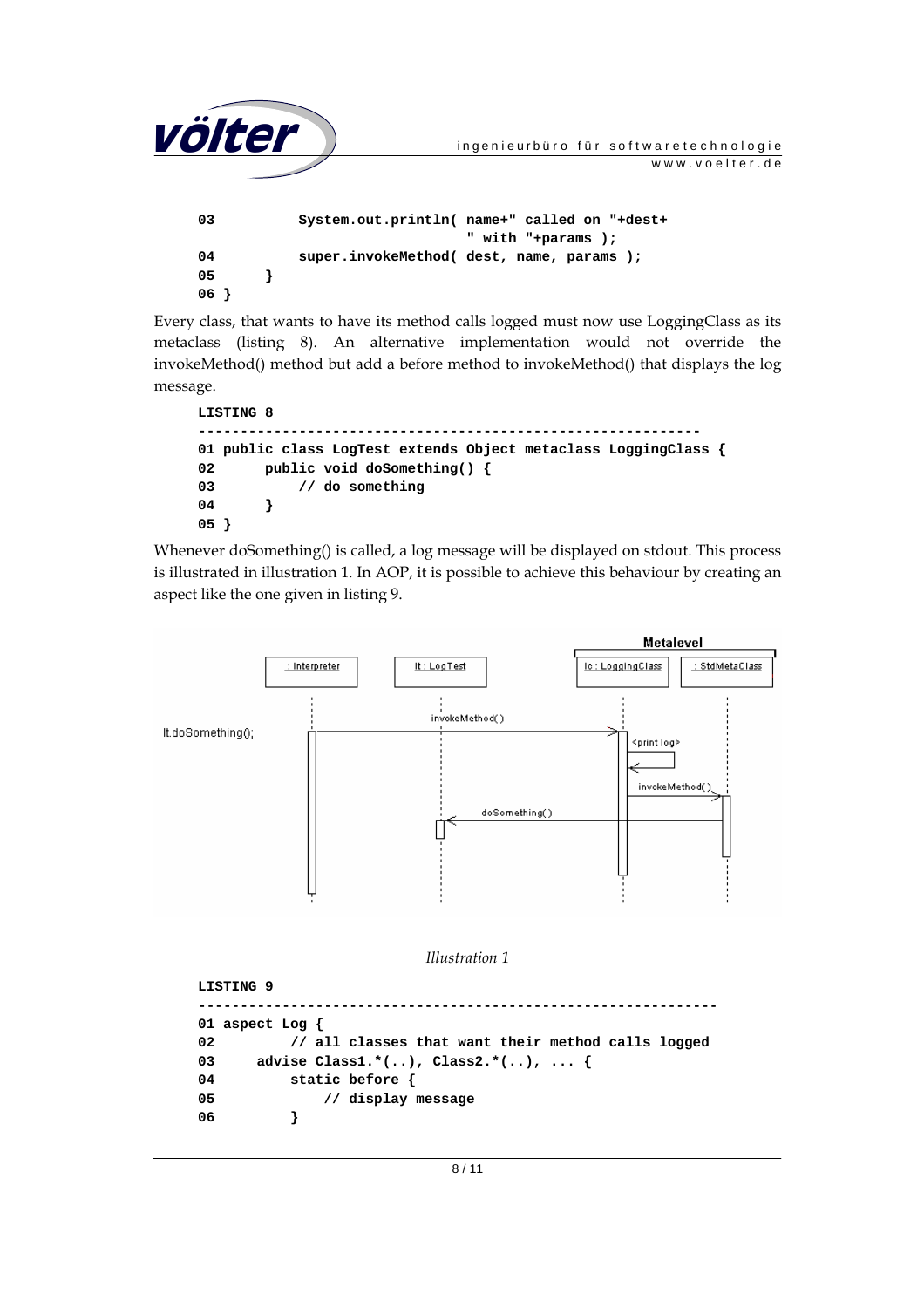

Another example: We can use the MOP to implement classes that count how many instances have been created of them. For this purpose, we have to introduce a new metaclass, CountingClass (listing 10).

```
LISTING 10 
------------------------------------------------------------ 
01 public class CountingClass extends StdMetaclass { 
02 private int instanceCount = 0; 
03 public after Object createInstance( Metaclass object ) { 
04 instanceCount++; 
05 } 
06 } 
07 
08 public class CounterTest metaclass CountingClass { 
09 }
```
The new metaclass (lines 01-06) adds one attribute, the integer instanceCount which is used to store the number of instances. This works the following way: Whenever a new class which specifies CountingClass as its metaclass is defined (e.g. CounterTest), this definition creates a new metaobject of type CountingClass, initializing its instanceCount member to 0. When a new object of type CounterTest is created (CouterTest ct = new CounterTest()) the interpreter calls the CountingClass's createInstance() method. Because this method is not overridden in CountingClass, the StdMetaclass's createInstance() method is executed and an instance of the CounterTest class is created.



*Illustration 2*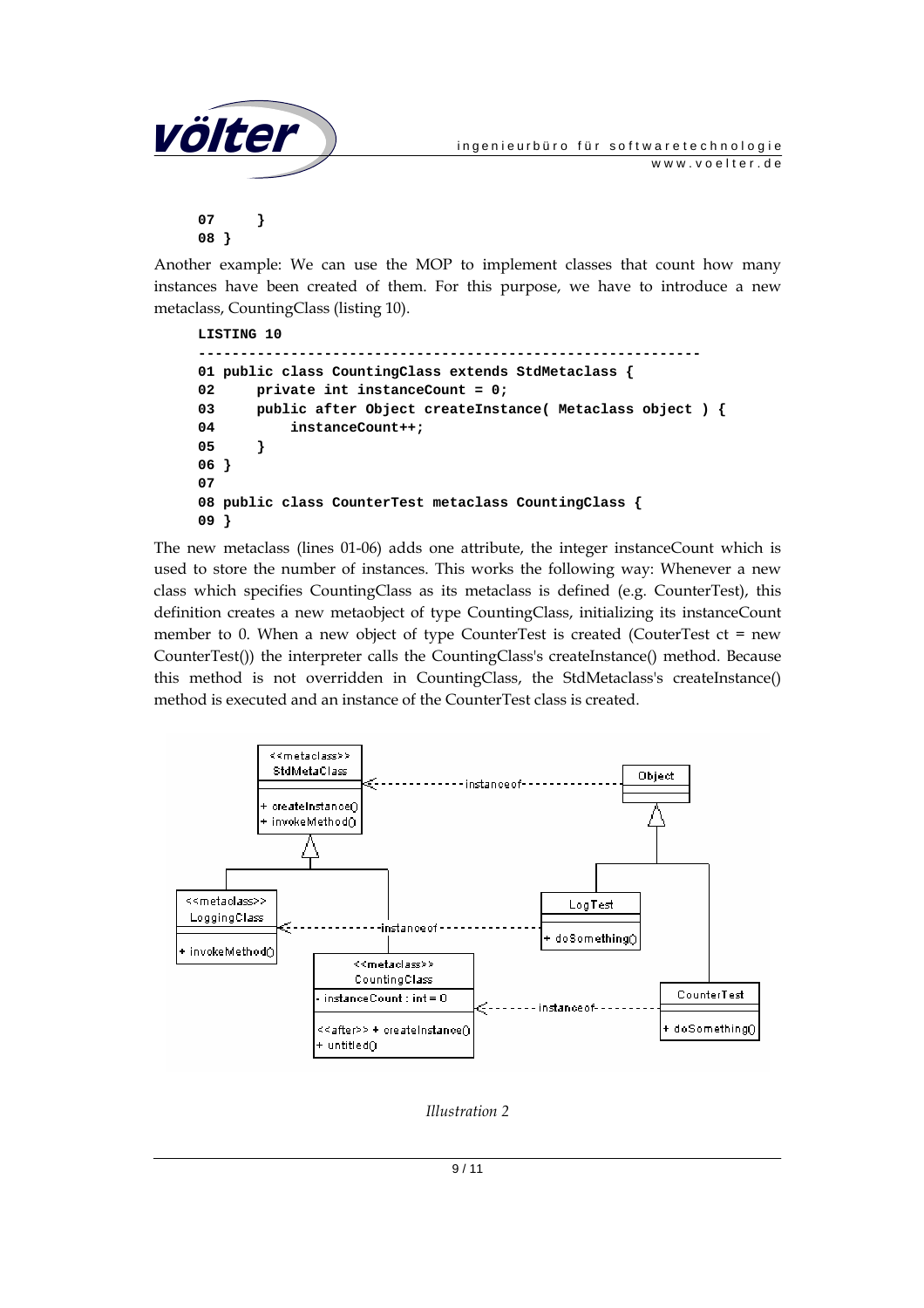

However, having specified an after method for createInstance() in CountingClass, this after method is now executed in addition to the createInstance() method itself and the counter is incremented by one. Illustration 2 shows the associations between the classes and the metaclasses and illustration 3 shows the instance creation process. This behaviour can be achieved in AOP by creating an aspect, which contains after-advises for the constructors of all classes that need to implement instance counting.



*Illustration 3* 

## **Summary**

AOP provides many interesting new concepts, many of them are borrowed from metalevel programming. However, AOP is easier to understand than metalevel programming and will hopefully find a broader audience. As of today, there are no industry compilers that implement AOP. But the concepts of identifying cross cutting behaviour and putting this code into separate entities can help in decomposing an application. Just being mentally aware of the distinction between a class's actual task and the additional responsiblities like locking or error handling can help in understanding the structure of an application. Besides, aspect-like concepts can be implemented by hand in conventional languages. For those wo want to experiment with "real AOP": The current beta version of AspectJ as well as information and tutorials on AOP are available from the AOP Homepage at the Xerox Palo Alto Research Center [AOP].